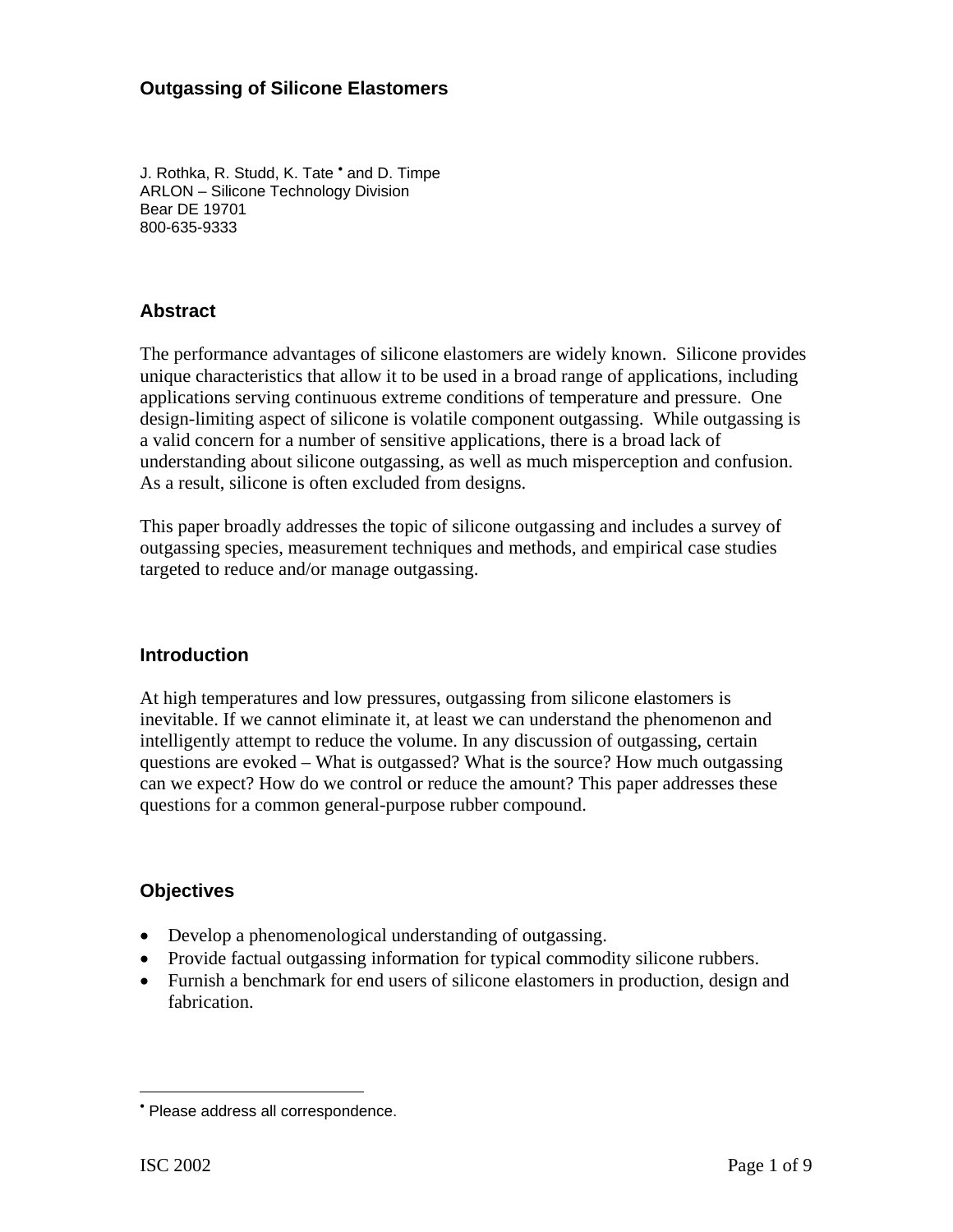# **Post-Curing**

Post-curing is one of the principal tools to mitigate outgassing. Post-cure is a process that removes the volatiles from the cross-linked silicone rubber by diffusion and evaporation and is carried out at a temperature greater than the service temperature for the part. (The post-cure process is analogous to water removal in the kiln drying of wood.) Once the volatiles are 'vaporized' they are no longer available to outgas. If the volatiles are not removed from the rubber and then exposed to elevated temperatures with poor ventilation, we can expect a reduction in strength, elongation, compression set properties accompanied by chemical decomposition. Insufficient or poor post-cure can result in 'smoke', bubbling, delamination and unsightly sticky surface deposits.

Figure 1 illustrates the key concepts of post-cure. The first 4 hours consist of a typical post–cure at 204°C (400°F). In this phase about 2.7% mass-loss occurs. The next time period from 4 to 28 hours show representative operating conditions. Even after 'operation' at 177°C (350°F) for 24 hours, mass-loss that would be observed is less than 0.5%. Without the post-cure the mass-loss at 177°C would have been in the order of 4% or about 8 times as great. It is evident that post-cure provides excellent control of outgassing.

## **Species Outgassed**

Gas chromatography / mass spectrometry was used to identify the outgassing species from a post-cured silicone rubber (General-purpose silicone rubber compound prepared by ARLON). The principal outgassing components are displayed in table 1 in order of relative amounts. It is not surprising to see that much of the outgassed species are low molecular weight silicone oils. Silicone oils are used to incorporate pigments, additives and catalyst into the compound. In addition these oils are precursor reactants and frequently remain in the silicone gum.

| Component            | <b>Probable Source</b>         |  |  |
|----------------------|--------------------------------|--|--|
| cyclohexasiloxane    | LMW silicone fluid             |  |  |
| phenyl benzoate      | catalyst byproduct             |  |  |
| linear hexasiloxane  | <b>LMW</b> silicone fluid      |  |  |
| linear pentasiloxane | <b>LMW</b> silicone fluid      |  |  |
| propanoic acid ester | catalyst byproduct             |  |  |
| diethylphthalate     | pigment wetting agent          |  |  |
| Cx hydrocarbons      | Silane coupling agent          |  |  |
| cyclopentasiloxane   | <b>LMW silicone fluid</b>      |  |  |
| biphenyl hydrocarbon | catalyst byproduct             |  |  |
| linear heptasiloxane | <b>LMW</b> silicone fluid      |  |  |
| Cx aldehydes         | catalyst decomposition product |  |  |
| cyclotrisiloxane     | <b>LMW</b> silicone fluid      |  |  |

#### **Table 1. Principal outgassed species from a post-cured silicone rubber compound.**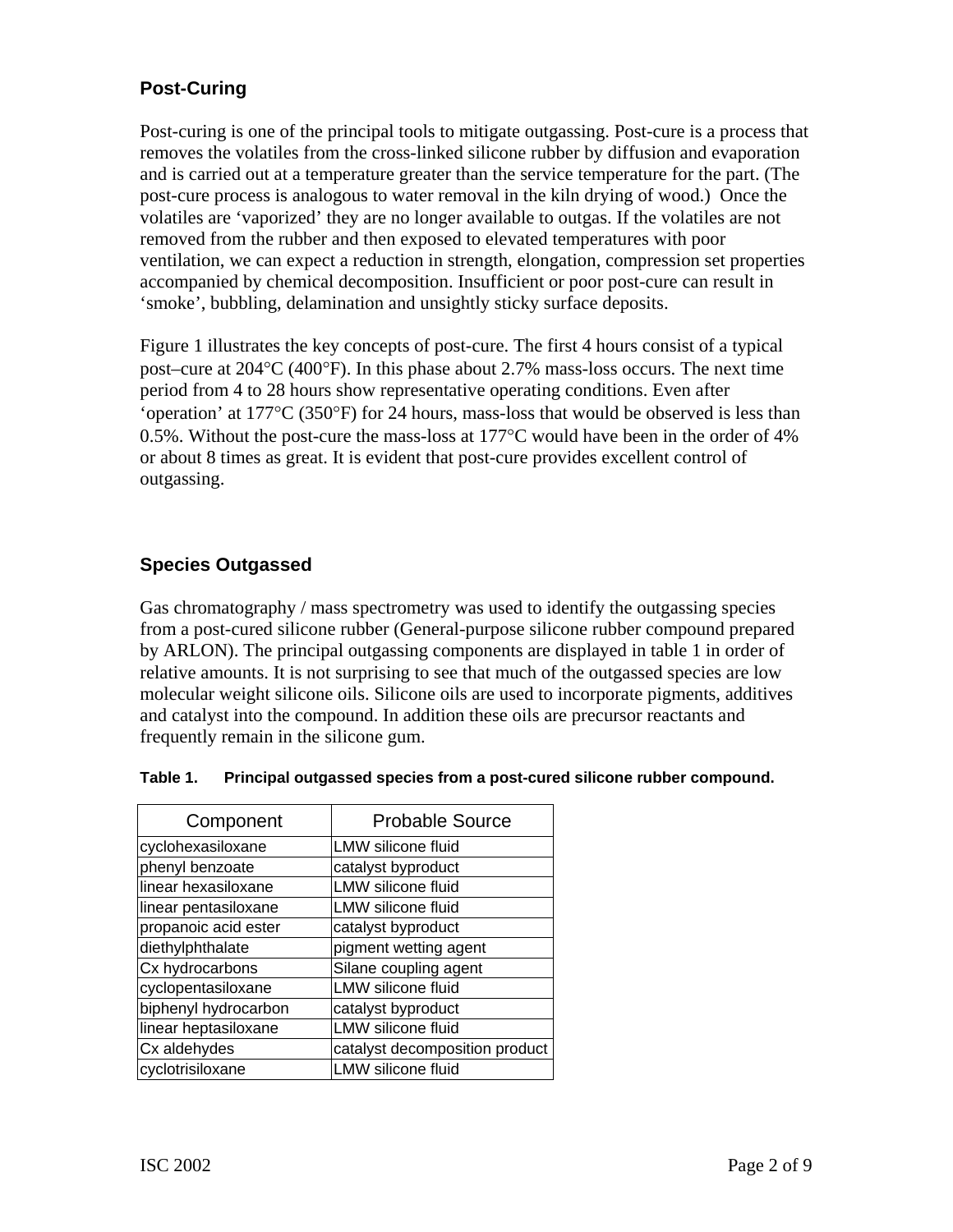The information displayed in table 1 provides guidance in reducing outgassing – reduce or eliminate as much of the low molecular weight silicone oils as possible from the rubber compounds. These materials are largely unreactive and will either 'vaporize' during post-cure (best practice if possible) or during service.

### **Technique for the Outgassing Experiments**

For all of the experiments, silicone rubber was compounded with the prescribed components on a clean 2-roll mill and then compression molded into slabs of controlled thickness. These slabs were then cured at 135°C (275°F) for 15 minutes. Circular samples of diameter 50 mm (2 inch) were punched for the slab and massed to a precision of 0.0001 g. The samples were then post-cured at the experimental temperature on flat plates in a well-ventilated forced-circulation laboratory oven for the required time. The samples were removed and massed periodically to determine outgassing by mass-loss. All efforts were made to control sample thickness and surface to volume ratio. This technique was chosen in preference to the use of a TGA instrument, as it more closely mimics work on the shop floor with similar sample geometry and diffusion distances.

### **Filler, Pigment and Peroxide DOE**

A design of experiments (*DOE*) was carried out to investigate the effect of ground quartz content, pigment content (with the silicone carrier) and catalyst type. With center points, 10 different compositions were utilized for these experiments. A general-purpose rubber was utilized with quantity and types of components typical for the industry. Table 2 illustrates the setup of the experiments. The materials were post-cured for 2 weeks to essentially establish the 'volatile-free' state.

| <b>Mat</b>     | Quartz<br><b>Content</b>                 | <b>Pigment</b><br><b>Content</b>    | Peroxide<br><b>Type</b>                            |  |
|----------------|------------------------------------------|-------------------------------------|----------------------------------------------------|--|
| No.            | $L = Low (< 10\%)$<br>$H = High (> 35%)$ | $L = Low (-2%)$<br>$H = High (-4%)$ | <b>BS</b> = Benzoyl<br>$TS = 2,4$ -dichlorobenzoyl |  |
| 4              |                                          |                                     | <b>BS</b>                                          |  |
| $\overline{2}$ |                                          | Н                                   | <b>BS</b>                                          |  |
| 3              |                                          |                                     | <b>TS</b>                                          |  |
| 4              |                                          | н                                   | <b>TS</b>                                          |  |
| 5              | M                                        | M                                   | <b>BS</b>                                          |  |
| 6              | M                                        | M                                   | <b>TS</b>                                          |  |
|                | н                                        |                                     | <b>BS</b>                                          |  |
| 8              | Н                                        | Н                                   | <b>BS</b>                                          |  |
| 9              | Н                                        |                                     | <b>TS</b>                                          |  |
| 10             | Н                                        | Н                                   | TS                                                 |  |

| Table 2. |  |  | Material compositions for the Filler, Pigment and Peroxide DOE |
|----------|--|--|----------------------------------------------------------------|
|          |  |  |                                                                |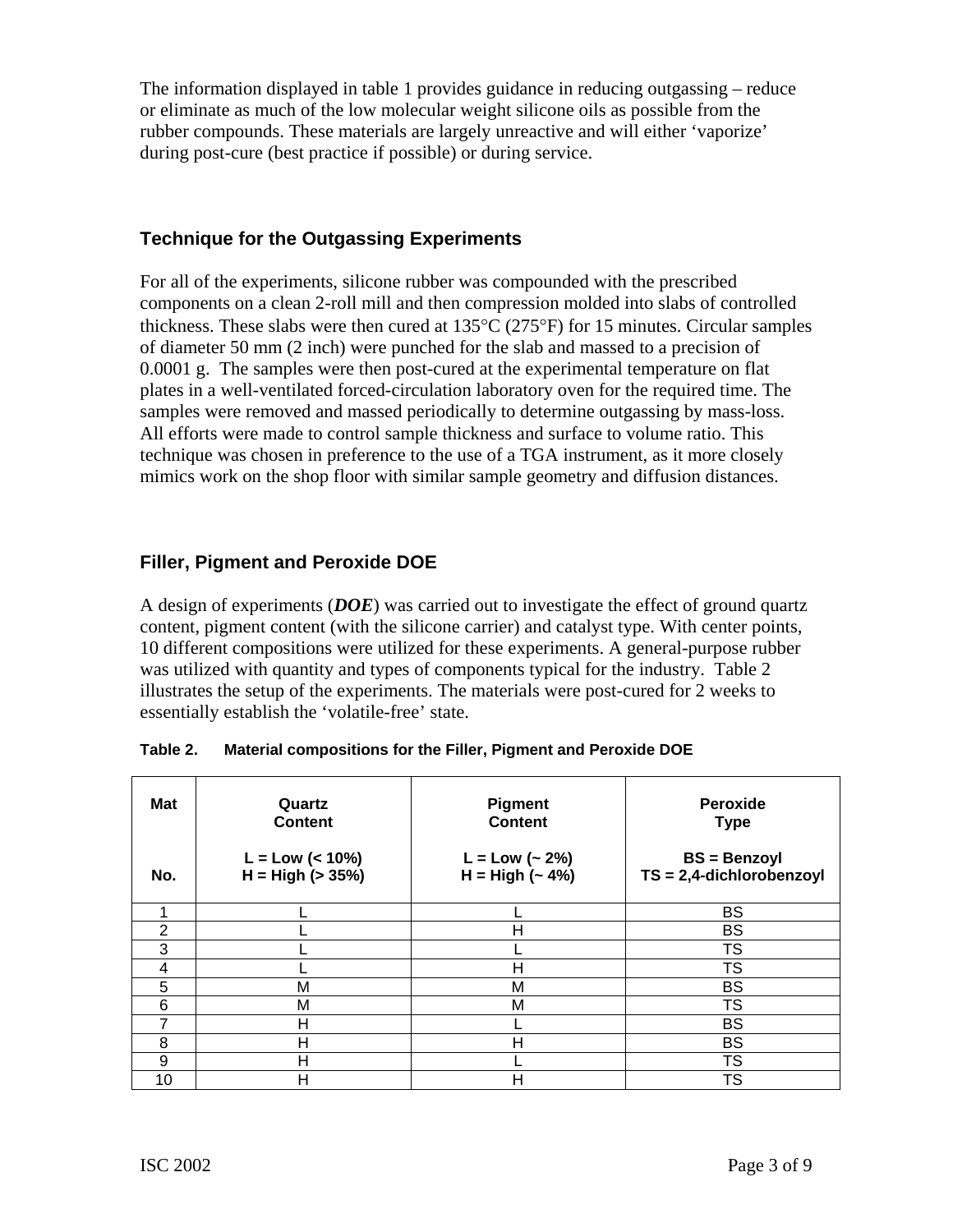Figure 2 illustrates the mass-loss for the first hour of post-cure for the DOE samples. Two points of interest are immediately apparent:

- 1. The curves separate into 3 bands depending upon the ground quartz content. All the samples in the top band, with higher mass-loss, have low quartz loading. The low band has high quartz content and the least mass-loss while the intermediate band has middle quartz content and mass-loss. This observation is confirmed by Pareto analysis, as quartz content is the only factor that is statistically significant at an alpha of 0.10. Intuitively, more filler in the compound translates to less rubber and reduced outgassing.
- 2. Curves from samples that are catalyzed with benzoyl peroxide cross the respective equivalent 2,4-dichlorobenzoyl peroxide curve. In addition the benzoyl peroxide samples have a greater initial slope than the 2,4-dichlorobenzoyl peroxide equivalent. This argues strongly that the benzoyl peroxide is rapidly removed by post-cure.

Figure 3 shows the complete 2-week span of the post-cure at  $204^{\circ}C$  (400 $^{\circ}F$ ). This figure illustrates that silicone rubber continues to outgas at very low levels for extended periods of time.

Figure 4 portrays the instantaneous outgassing rate versus time for post-curing at a temperature of 204°C (400°F). The key point demonstrated by this figure is that outgassing is rapid initially, but quickly reduces within an hour. It should also be noted that rate is low after only 2 to 4 hours of post curing.

Based upon the 2-week vaporization, figure 5 estimates the amount of volatiles remaining in the sample as a function of cure time. After 4 hours of post cure, a substantial amount of volatile material still remains in the sample  $(>40\%)$ . This estimate is on the low side.

#### **Part Thickness and Oil Content**

A quick DOE was conducted to determine the effect of silicone oil and diffusion distance upon outgassing. Silicone oils are present in all silicone rubber compounds as either a precursor or as the oil commonly used to incorporate ingredients into the rubber. Most sheet products have a high surface to volume ratio and relatively short diffusion distances. In this DOE up to 2 phr of extra silicone oil is added to the rubber, which is calendered in thicknesses of 0.5 to 1.5 mm (0.020 to 0.060 inch)

Figure 6 shows the part thickness, within the range of 0.5 to 1.5 mm, is unimportant in comparison to the oil content. The curves for the thick and thin samples essentially coincide for the respective oil content. Pareto analysis strongly confirms this casual interpretation. Adding 2 phr of extra oil, easily done when mixing in an additive, can increase the outgassing rate and the necessary post-cure significantly. The strong response of oil on outgassing may be concealing the weaker effect of part thickness.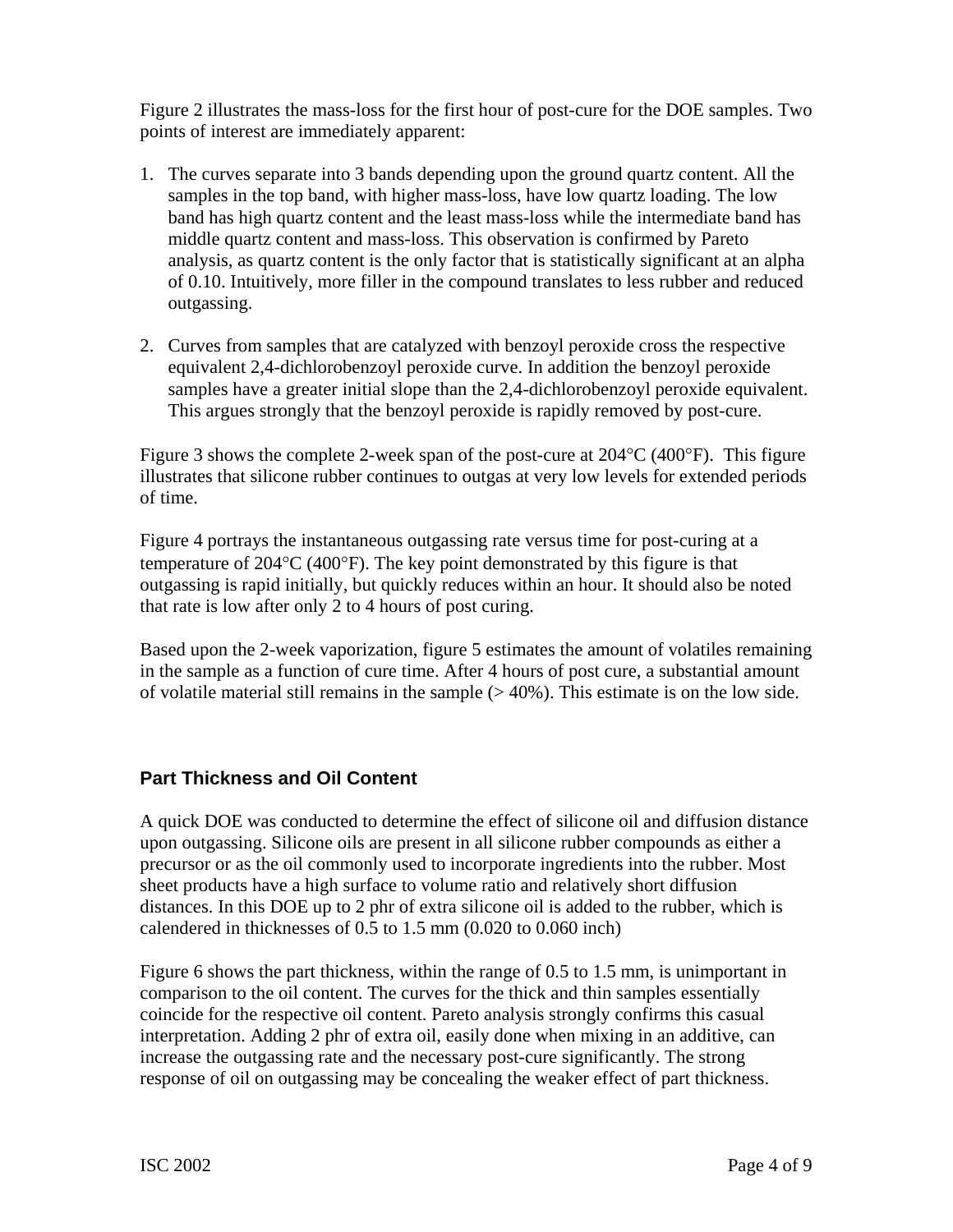## **Effect of Post-Cure Temperature and Ventilation**

Figure 7 shows that post-cure temperature has a great effect on outgassing mass-loss. As would be expected, higher post-cure temperatures are more effective in volatilization, but 232°C (450°F) is considered an effective upper bound to limit thermal stress on a conventional rubber.

Ventilation is a necessary part of the post-cure process. Figure 8 compares wellventilated samples to samples sealed in aluminum foil. It is immediately obvious that the sealed samples do not "breathe" and volatiles are trapped within the rubber. (After 15 minutes the ventilated samples have lost more volatiles than 5 hours for the sealed samples.) All of the sealed samples showed evidence of reversion (i.e., rubber degradation). If rubber 'breathing' is prevented the post-cure process is ineffective and may lead to excessive service outgassing and 'smoking'.

## **Catalyst Concentration – Part Thickness DOE**

It is logical to believe that both catalyst concentration and thickness should have an affect upon outgassing, despite the previous results from the oil – thickness DOE. In this DOE, benzoyl peroxide catalyst concentration was set to  $\frac{1}{2}$  or 2 times the normal concentration for that compound and the thickness was fixed at either 1.0 or 1.9 mm (0.039 or 0.075 inch). Part thickness was found to be significant at an alpha of 0.2 (i.e., 8 out of 10). This indicates that thickness has a minor effect on outgassing for thin sheets when it is not swamped by another strong factor such as oil. Peroxide concentration was not a significant factor on outgassing for an alpha of 0.20.

## **Conclusions**

The key points to recall are:

- Post-curing is very effective in minimizing finished part outgassing.
- The rate of volatile removal during post-cure rapidly drops off after the first hour.
- Ventilate during post-cure.
- To reduce out-gassing, minimize the content of low molecular weight species in the silicone rubber compound.
- Highly filled rubbers generate less volatile material.
- Volatiles still remain after post-curing.
- Silicone material will continue to outgas for extended periods of time at elevated temperatures.
- Thickness has a minor effect, but is not a controlling factor on outgassing for thin silicone rubber sheets up to 2-mm (0.08-inch) in thickness.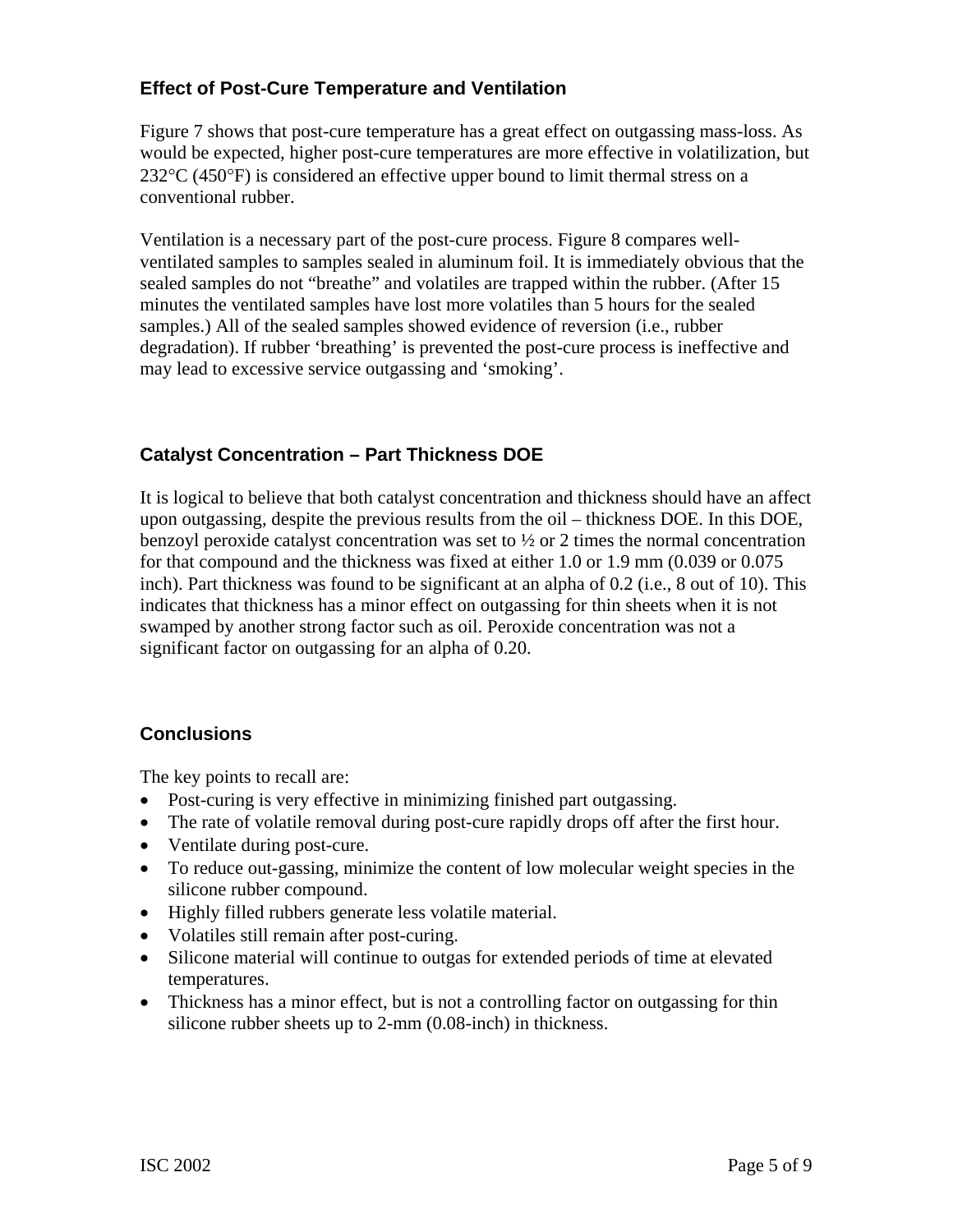# **Figures**



Figure 1. Post Cure and Outgassing after Post-Cure

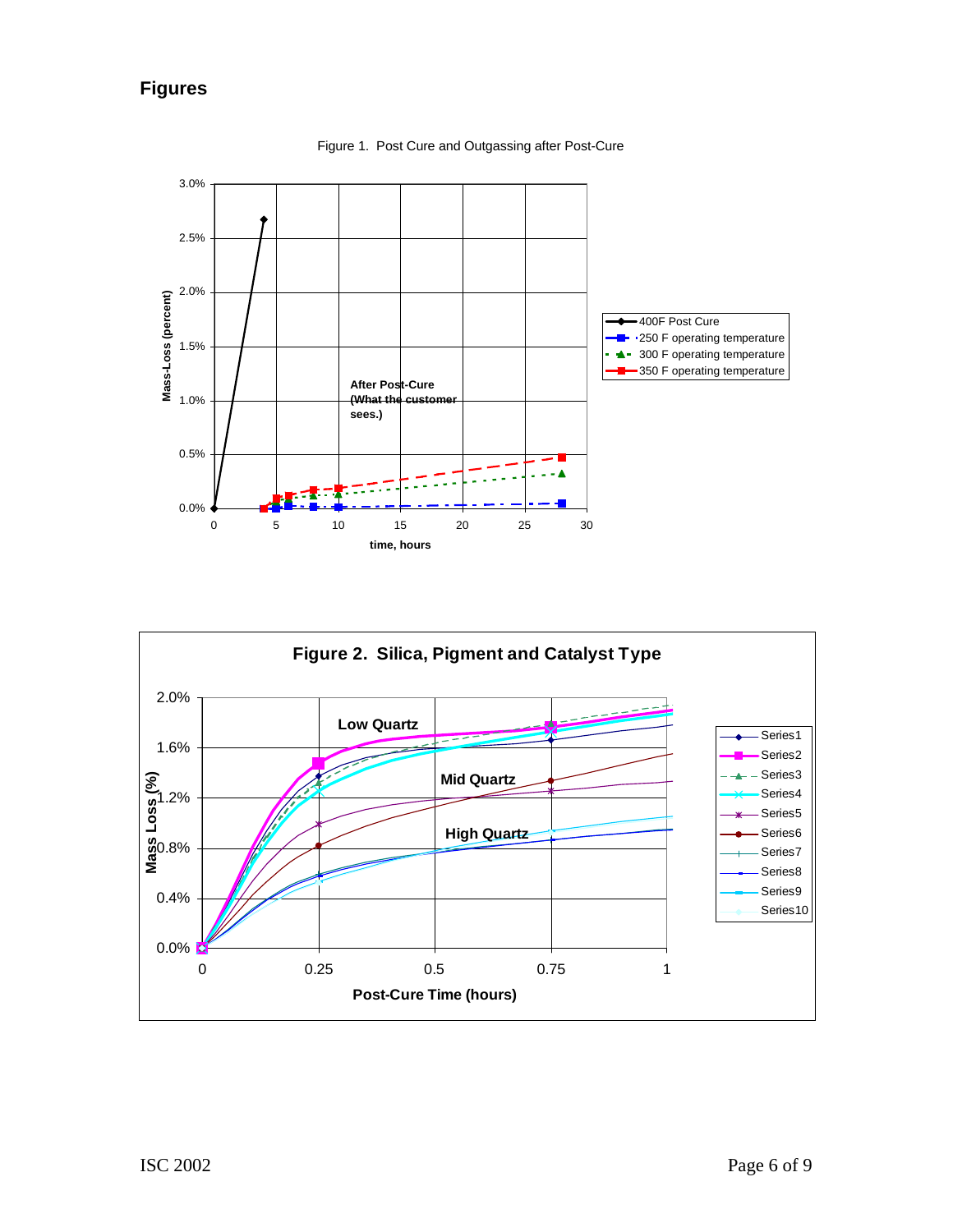

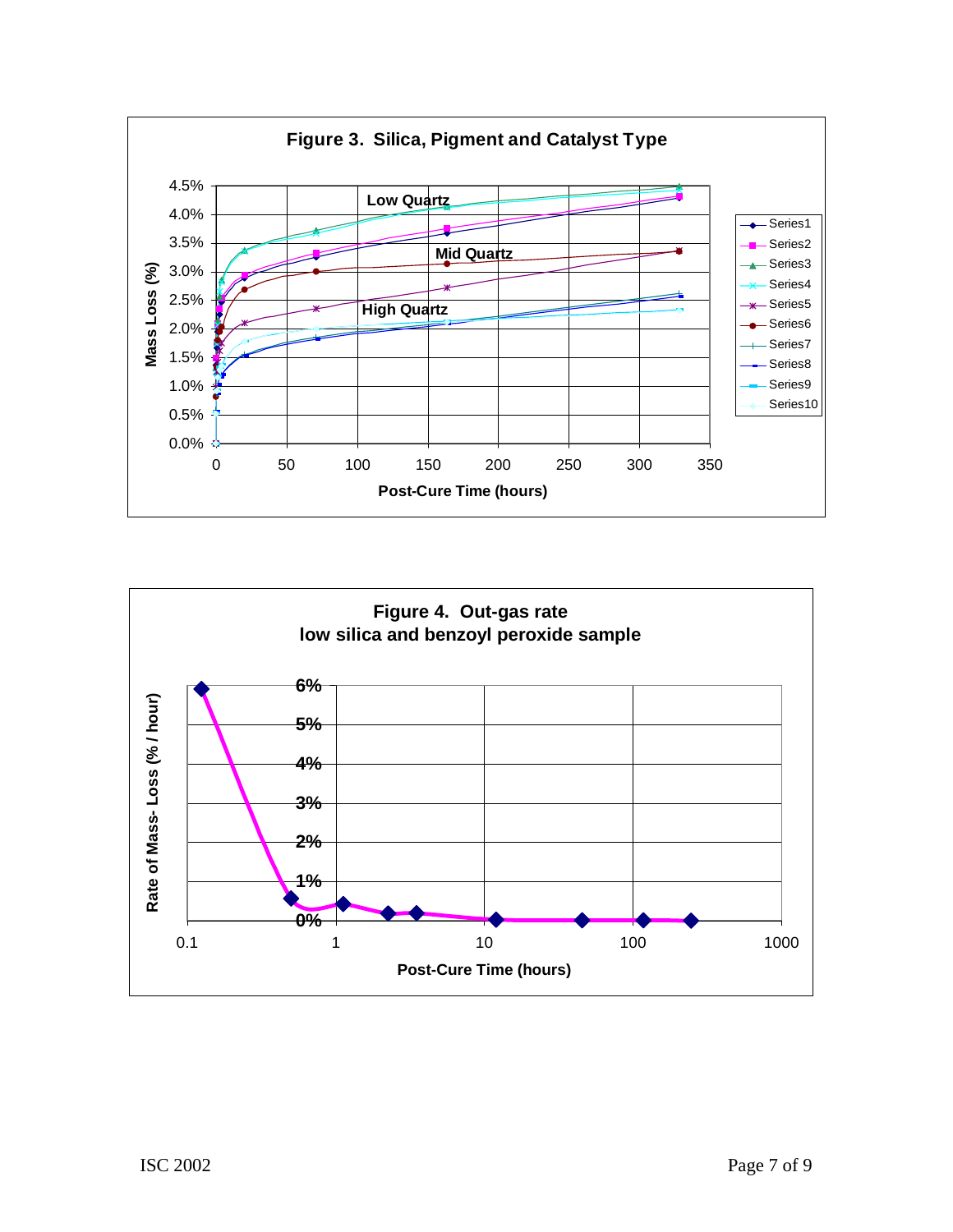

**Figure 6. Thickness & Oil Content**